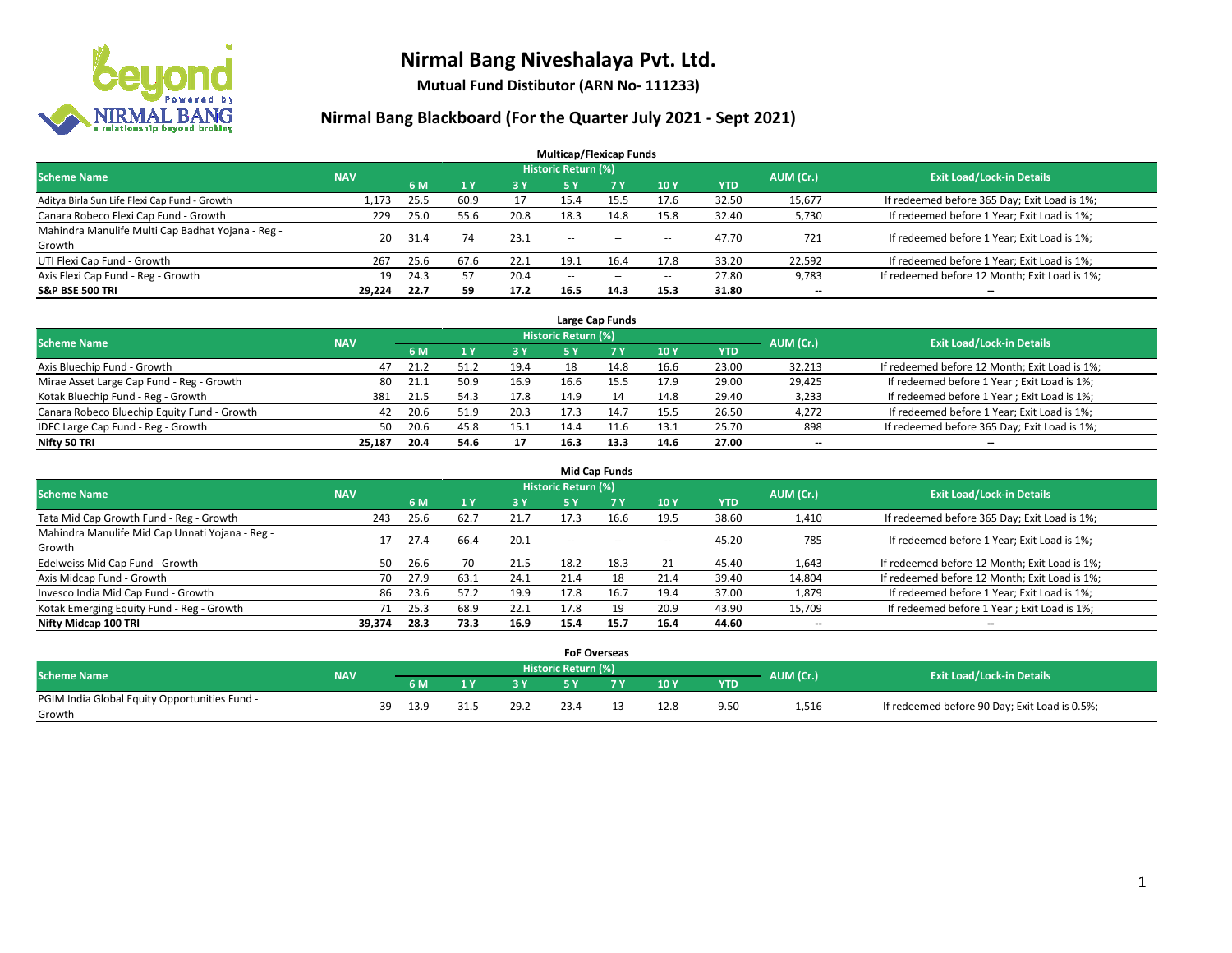

**Mutual Fund Distibutor (ARN No- 111233)**

### **Nirmal Bang Blackboard (For the Quarter July 2021 - Sept 2021)**

|                                                |            |      |      |            |                            | Large & Midcap |            |            |           |                                              |
|------------------------------------------------|------------|------|------|------------|----------------------------|----------------|------------|------------|-----------|----------------------------------------------|
| <b>Scheme Name</b>                             | <b>NAV</b> |      |      |            | <b>Historic Return (%)</b> |                |            |            | AUM (Cr.) | <b>Exit Load/Lock-in Details</b>             |
|                                                |            | 6 M  |      | <b>3 Y</b> | <b>5 Y</b>                 | <b>7 Y</b>     | <b>10Y</b> | <b>YTD</b> |           |                                              |
| Mirae Asset Emerging Bluechip Fund - Growth    | 98         | 25.5 | 65.8 | 24.1       | 21.5                       | 21.7           | 24.6       | 39.20      | 20,615    | If redeemed before 1 Year; Exit Load is 1%;  |
| Canara Robeco Emerging Equities - Growth       | 164        | 26.2 | 60.2 | 19.7       | 18.7                       | 19             | 22.4       | 35.70      | 10,985    | If redeemed before 1 Year; Exit Load is 1%;  |
| HDFC Large and Mid Cap Fund - Growth           | 182        | 24.4 | 64.4 | 16.9       | 14.4                       | 11.4           | 12.7       | 40.50      | 2,904     | If redeemed before 1 Year; Exit Load is 1%;  |
| Kotak Equity Opportunities Fund - Reg - Growth | 197        | 22.1 | 53.9 | 19         | 16                         | 15.6           | 16.6       | 32.10      | 7,827     | If redeemed before 1 Year; Exit Load is 1%;  |
| Tata Large & Mid Cap Fund - Reg - Growth       | 331        | 18.4 | 54.9 | 19.7       | 14.7                       | 14.2           | 16.1       | 30.80      | 2,636     | If redeemed before 365 Day; Exit Load is 1%; |
| NIFTY Large Midcap 250 TRI                     | 12.172     | 24.0 | 62.6 | 18         | 17.3                       | 15.9           | 17         | 35.70      | $- -$     | $\overline{\phantom{a}}$                     |

| <b>Focused Funds</b>                                |            |      |      |      |                     |           |                          |       |                          |                                                 |  |  |  |
|-----------------------------------------------------|------------|------|------|------|---------------------|-----------|--------------------------|-------|--------------------------|-------------------------------------------------|--|--|--|
| <b>Scheme Name</b>                                  | <b>NAV</b> |      |      |      | Historic Return (%) |           |                          |       | AUM (Cr.)                | <b>Exit Load/Lock-in Details</b>                |  |  |  |
|                                                     |            | 6 M  |      | 3V   | 5 Y                 | <b>7Y</b> | 10Y                      | YTD   |                          |                                                 |  |  |  |
| Axis Focused 25 Fund - Growth                       | 48         | 24.9 | 59.7 | 18.6 | 18.9                | 17.5      | $\overline{\phantom{a}}$ | 27.60 | 19,736                   | If redeemed before 12 Month; Exit Load is 1%;   |  |  |  |
| Nippon India Focused Equity Fund - Reg - Growth     |            | 18.8 | 67.6 | 17.7 | 14.8                | 14.9      | 18.1                     | 38.40 | 5,626                    | If redeemed before 12 Months ; Exit Load is 1%; |  |  |  |
| ICICI Prudential Focused Equity Fund - Ret - Growth | 49         | 23.2 | 56.3 | 15.3 | 13.6                | 12.1      | 14.4                     | 34.60 | 2,088                    | If redeemed before 1 Year; Exit Load is 1%;     |  |  |  |
| SBI Focused Equity Fund - Growth                    | 240        | 28.3 | 62.2 | 20.5 | 17.7                | 16.6      | 18.4                     | 36.50 | 19,429                   | If redeemed before 1 Year; Exit Load is 1%;     |  |  |  |
| <b>S&amp;P BSE 500 TRI</b>                          | 29.224     | 22.7 | 59   | 17.2 | 16.5                | 14.3      | 15.3                     | 31.80 | $\overline{\phantom{a}}$ | --                                              |  |  |  |

|                                            | <b>Small Cap Funds</b> |                                  |      |      |      |           |        |            |        |                                               |  |  |  |  |  |
|--------------------------------------------|------------------------|----------------------------------|------|------|------|-----------|--------|------------|--------|-----------------------------------------------|--|--|--|--|--|
| <b>Scheme Name</b>                         | AUM (Cr.)              | <b>Exit Load/Lock-in Details</b> |      |      |      |           |        |            |        |                                               |  |  |  |  |  |
|                                            | <b>NAV</b>             | 6 M                              |      | 3 Y  | 5 Y  | <b>7Y</b> | 10Y    | <b>YTD</b> |        |                                               |  |  |  |  |  |
| Axis Small Cap Fund - Reg - Growth         | 59                     | 35.7                             | 71.1 | 28.6 | 21.4 | 19.6      | $\sim$ | 49.40      | 7,095  | If redeemed before 12 Month; Exit Load is 1%; |  |  |  |  |  |
| Kotak Small Cap Fund - Reg - Growth        | 159                    | 34.8                             | 93.6 | 28.8 | 20.5 | 20.1      | 20.9   | 62.30      | 5,642  | If redeemed before 1 Year; Exit Load is 1%;   |  |  |  |  |  |
| Nippon India Small Cap Fund - Reg - Growth | 81                     | 38.3                             | 86.4 | 23   | 22.2 | 20.7      | 24.4   | 62.30      | 16,633 | If redeemed before 1 Month; Exit Load is 1%;  |  |  |  |  |  |
| DSP Small Cap Fund - Reg - Growth          | 104                    | 32.2                             | 69.2 | 21   | 15.2 | 18.7      | 21.5   | 46.90      | 8,000  | If redeemed before 12 Month; Exit Load is 1%; |  |  |  |  |  |
| SBI Small Cap Fund - Growth                | 99                     | 24.3                             | 62.9 | 21.6 | 22.4 | 22.5      | 24.9   | 38.50      | 9,714  | If redeemed before 1 Year; Exit Load is 1%;   |  |  |  |  |  |
| Nifty Smallcap 100 TRI                     | 13.486                 | 31.3                             | 80.9 | 14.5 | 12.6 | 12.3      | 13.4   | 53.30      | --     | $\overline{\phantom{m}}$                      |  |  |  |  |  |

#### **ELSS Schemes (Tax Saving u/s 80-C)**

| <b>Scheme Name</b>                           | <b>NAV</b> |      |      | <b>Historic Return (%)</b> |           |      |            |            | AUM (Cr.) | <b>Exit Load/Lock-in Details</b> |
|----------------------------------------------|------------|------|------|----------------------------|-----------|------|------------|------------|-----------|----------------------------------|
|                                              |            | 6 M  |      | <b>3Y</b>                  | <b>5Y</b> | 7Y   | <b>10Y</b> | <b>YTD</b> |           |                                  |
| Axis Long Term Equity Fund - Growth          | 76         | 24.0 | 62   | 19.6                       | 18        | 16.8 | 20         | 28.60      | 33,871    | Nil                              |
| Canara Robeco Equity Tax Saver Fund - Growth | 116        | 23.0 | 58.6 | 22.2                       | 19        | 15.5 | 16.7       | 33.70      | 2,680     | Nil                              |
| Kotak Tax Saver Fund - Reg - Growth          | 71         | 21.4 | 54.5 | 18.3                       | 15.5      | 15.3 | 15.6       | 31.70      | 2,249     | Nil                              |
| Invesco India Tax Plan - Growth              | 83         | 21.9 | 52.1 | 16.8                       | 16        | 15.2 | 17.1       | 29.30      | 1,843     | Nil                              |
| Mirae Asset Tax Saver Fund - Reg - Growth    | 31         | 23.3 | 62.5 | 22.1                       | 21.2      | $-$  | $\!-$      | 35.50      | 9,401     | Nil                              |
| <b>S&amp;P BSE 200 TRI</b>                   | 9,321      | 21.9 | 57.4 | 17.3                       | 16.5      | 14.3 | 15.3       | 30.00      | --        | $\overline{\phantom{a}}$         |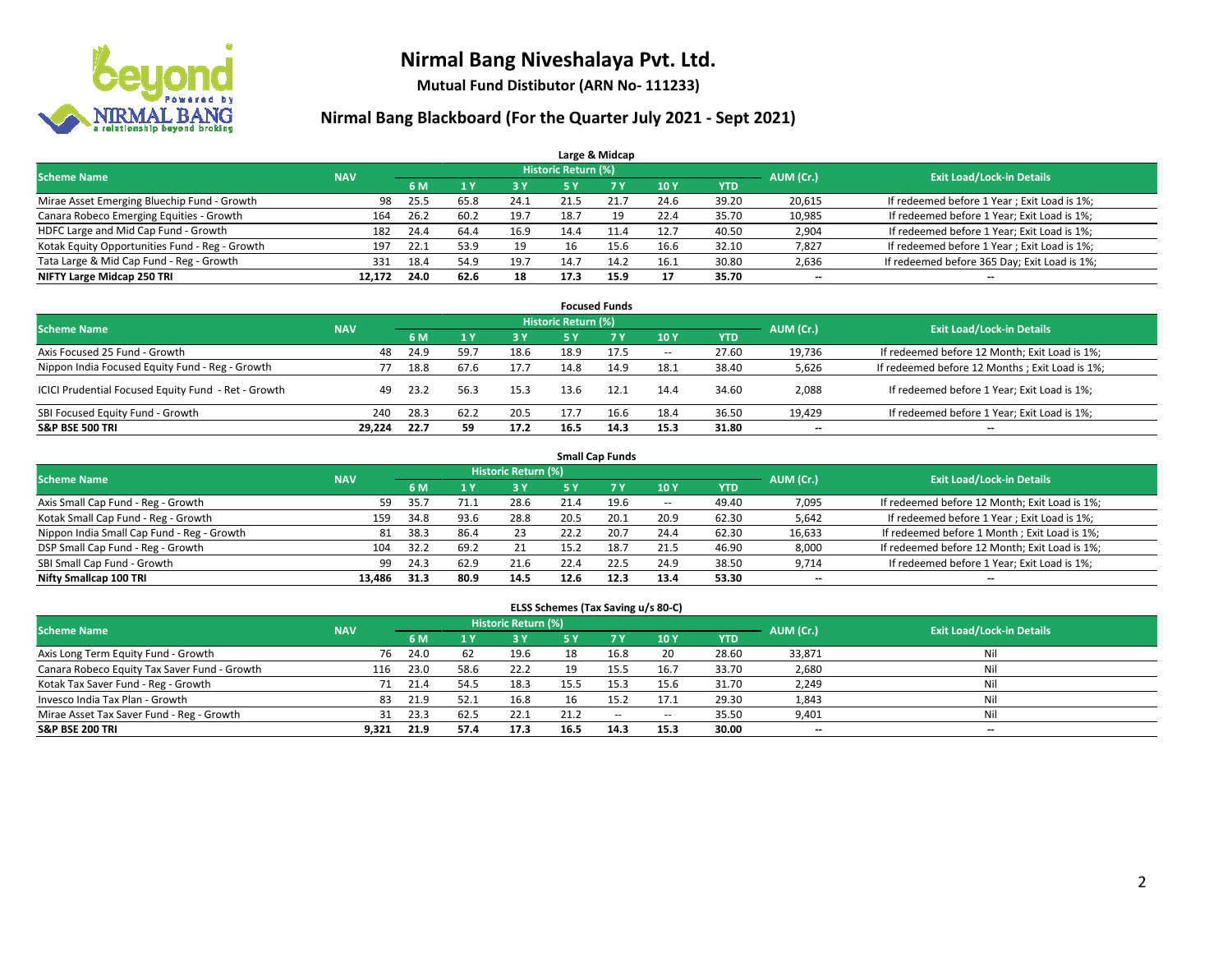

**Mutual Fund Distibutor (ARN No- 111233)**

|                                                           |            |      |      |                            |      | <b>Solution Oriented</b> |                          |            |                          |                                               |
|-----------------------------------------------------------|------------|------|------|----------------------------|------|--------------------------|--------------------------|------------|--------------------------|-----------------------------------------------|
| <b>Scheme Name</b>                                        | <b>NAV</b> |      |      | <b>Historic Return (%)</b> |      |                          |                          |            |                          | <b>Exit Load/Lock-in Details</b>              |
|                                                           |            | 6 M  | 1 Y  | 3Y                         | 5 Y  | 7 <sub>V</sub>           | 10Y                      | <b>YTD</b> | AUM (Cr.)                |                                               |
| <b>HDFC Childrens Gift Fund</b>                           | 185        | 19.4 | 44.2 | 15.7                       | 14.3 | 13.3                     | 15.5                     | 26.00      | 5,139                    | Nil                                           |
| Tata Retirement Savings Fund - Moderate Plan - Reg        | 44         | 18.2 | 35.7 | 13.7                       | 14   | 14.4                     | $\overline{\phantom{a}}$ | 21.30      | 1,572                    | If redeemed before 61 Month; Exit Load is 1%; |
| Tata Retirement Savings Fund - Progressive Plan -<br>Reg  | 45         | 21.0 | 41.5 | 15                         | 15.7 | 15.3                     | $\sim$                   | 25.10      | 1,196                    | If redeemed before 61 Month; Exit Load is 1%; |
| Tata Retirement Savings Fund - Reg - Conservative<br>Plan | 25         | 7.7  | 13.9 | 9.5                        | 8.5  | 9.2                      | $\sim$                   | 8.00       | 177                      | If redeemed before 61 Month; Exit Load is 1%; |
| <b>S&amp;P BSE 200 TRI</b>                                | 9.321      | 21.9 | 57.4 | 17.3                       | 16.5 | 14.3                     | 15.3                     | 30.00      | $\overline{\phantom{a}}$ | $-$                                           |

| <b>Index Fund</b>                                             |            |      |           |                            |        |            |                          |            |           |                                               |  |  |  |  |
|---------------------------------------------------------------|------------|------|-----------|----------------------------|--------|------------|--------------------------|------------|-----------|-----------------------------------------------|--|--|--|--|
| <b>Scheme Name</b>                                            | <b>NAV</b> |      |           | <b>Historic Return (%)</b> |        |            |                          |            | AUM (Cr.) | <b>Exit Load/Lock-in Details</b>              |  |  |  |  |
|                                                               |            | 6 M  | <b>1Y</b> | 3 Y                        | 5 Y    | <b>7 Y</b> | 10Y                      | <b>YTD</b> |           |                                               |  |  |  |  |
| HDFC Index Fund-NIFTY 50 Plan                                 | 162        | 20.1 | 53.8      | 16.3                       | 15.7   | 12.8       | 13.9                     | 26.60      | 3,705     | If redeemed before 3 Day; Exit Load is 0.25%; |  |  |  |  |
| ICICI Prudential Nifty Next 50 Index Fund - Growth            | 38         | 26.2 | 56.1      | 12.9                       | 13.6   | 14         | 15.4                     | 32.30      | 1,535     | Nil                                           |  |  |  |  |
| Motilal Oswal Nifty Midcap 150 Index Fund - Reg -<br>Growth   | 20         | 25.4 | 66.4      | $\overline{\phantom{a}}$   | $\sim$ | $-$        | $\overline{\phantom{a}}$ | 41.90      | 329       | If redeemed before 15 Day; Exit Load is 1%;   |  |  |  |  |
| Motilal Oswal Nifty Smallcap 250 Index Fund - Reg -<br>Growth | 20         | 31.4 | 77.5      | $\sim$                     | $\sim$ | $\sim$     | $\sim$                   | 51.80      | 208       | If redeemed before 15 Day; Exit Load is 1%;   |  |  |  |  |
| UTI Nifty Index Fund - Growth                                 | 117        | 20.2 | 54.1      | 16.6                       | 15.9   | 12.9       | 13.9                     | 26.70      | 4,854     | Nil                                           |  |  |  |  |
| Nifty 50 TRI                                                  | 25,187     | 20.4 | 54.6      | 17                         | 16.3   | 13.3       | 14.6                     | 27.00      | $- -$     | $\overline{\phantom{a}}$                      |  |  |  |  |

| <b>Contra/Value Fund</b>                |            |      |      |                     |      |      |      |       |           |                                              |  |  |  |
|-----------------------------------------|------------|------|------|---------------------|------|------|------|-------|-----------|----------------------------------------------|--|--|--|
| <b>Scheme Name</b>                      | <b>NAV</b> |      |      | Historic Return (%) |      |      |      |       | AUM (Cr.) | <b>Exit Load/Lock-in Details</b>             |  |  |  |
|                                         |            | 6 M  |      | 3 Y                 |      |      | 10Y  | YTD   |           |                                              |  |  |  |
| Invesco India Contra Fund - Growth      | 76         | 20.4 |      | 16.4                |      |      | 17.6 | 28.40 | 8,199     | If redeemed before 1 Year; Exit Load is 1%;  |  |  |  |
| IDFC Sterling Value Fund - Reg - Growth | 84         | 30.3 | 82.8 | 15.7                | 16.7 | 14.6 | 16.6 | 52.80 | 3,990     | If redeemed before 365 Day; Exit Load is 1%; |  |  |  |
| SBI Contra Fund - Growth                | 193        | 25.7 | 81.9 | 20                  | 14.8 | 13.9 | 14.5 | 42.80 | 2,823     | If redeemed before 1 Year; Exit Load is 1%;  |  |  |  |
| UTI Value Opportunities Fund - Growth   | 101        | 21.5 | 57.9 | 17.1                | 14.7 | 11.9 | 14.2 | 30.90 | 6,545     | If redeemed before 1 Year; Exit Load is 1%;  |  |  |  |
| <b>S&amp;P BSE 500 TRI</b>              | 29.224     | 22.7 | 59   | 17.2                | 16.5 | 14.3 | 15.3 | 31.80 | $- -$     | $- -$                                        |  |  |  |

| Sector/Thematic                                               |            |      |                |                          |        |                          |                          |            |           |                                               |  |  |  |
|---------------------------------------------------------------|------------|------|----------------|--------------------------|--------|--------------------------|--------------------------|------------|-----------|-----------------------------------------------|--|--|--|
| <b>Scheme Name</b>                                            | <b>NAV</b> |      |                | Historic Return (%)      |        |                          |                          |            | AUM (Cr.) | <b>Exit Load/Lock-in Details</b>              |  |  |  |
|                                                               |            | 6 M  | 1 <sup>1</sup> | 3 Y                      | 5 Y    | <b>7Y</b>                | 10Y                      | <b>YTD</b> |           |                                               |  |  |  |
| Aditya Birla Sun Life PSU Equity Fund - Reg - Growth          | 14         | 20.7 | 59.9           | $\overline{\phantom{a}}$ | --     |                          | -                        | 38.50      | 788       | If redeemed before 30 Day; Exit Load is 1%;   |  |  |  |
| Canara Robeco Consumer Trends Fund - Reg -<br>Growth          | 67         | 20.3 | 54.5           | 21                       | 18.1   | 17.8                     | 18.1                     | 30.40      | 704       | If redeemed before 1 Year; Exit Load is 1%;   |  |  |  |
| Edelweiss Recently Listed IPO Fund - Reg - Growth             | 20         | 34.8 | 77.6           | 28.5                     | --     |                          | --                       | 52.00      | 709       | If redeemed before 180 Day; Exit Load is 2%;  |  |  |  |
| Mirae Asset Great Consumer Fund - Growth                      | 55.        | 25.2 | 51.8           | 17                       | 17.8   | 16.1                     | 18.2                     | 33.20      | 1,488     | If redeemed before 1 Year; Exit Load is 1%;   |  |  |  |
| <b>ICICI Prudential Technology Fund - Growth</b>              | 159        | 45.6 | 96.9           | 36.8                     | 32.7   | 22.5                     | 26.5                     | 61.10      | 5,037     | If redeemed before 15 Day; Exit Load is 1%;   |  |  |  |
| Nippon India Pharma Fund - Reg - Growth                       | 314        | 29.2 | 38.6           | 24                       | 16.6   | 15.2                     | 19                       | 24.00      | 5,667     | If redeemed before 1 Month; Exit Load is 1%;  |  |  |  |
| BNP Paribas India Consumption Fund - Reg - Growth             | 20         | 21.3 | 49.8           | 25.3                     | $\sim$ | $\overline{\phantom{a}}$ | $\overline{\phantom{a}}$ | 29.70      | 839       | If redeemed before 12 Month; Exit Load is 1%; |  |  |  |
| <b>ICICI Prudential Banking and Financial Services Fund -</b> | 86         | 17.4 | 67.9           | 12.4                     | 13.7   | 15.3                     | 18.3                     | 31.10      | 5,097     | If redeemed before 15 Day; Exit Load is 1%;   |  |  |  |
| Retail - Growth                                               |            |      |                |                          |        |                          |                          |            |           |                                               |  |  |  |
| <b>S&amp;P BSE 500 TRI</b>                                    | 29,224     | 22.7 | 59             | 17.2                     | 16.5   | 14.3                     | 15.3                     | 31.80      | --        | $\overline{\phantom{a}}$                      |  |  |  |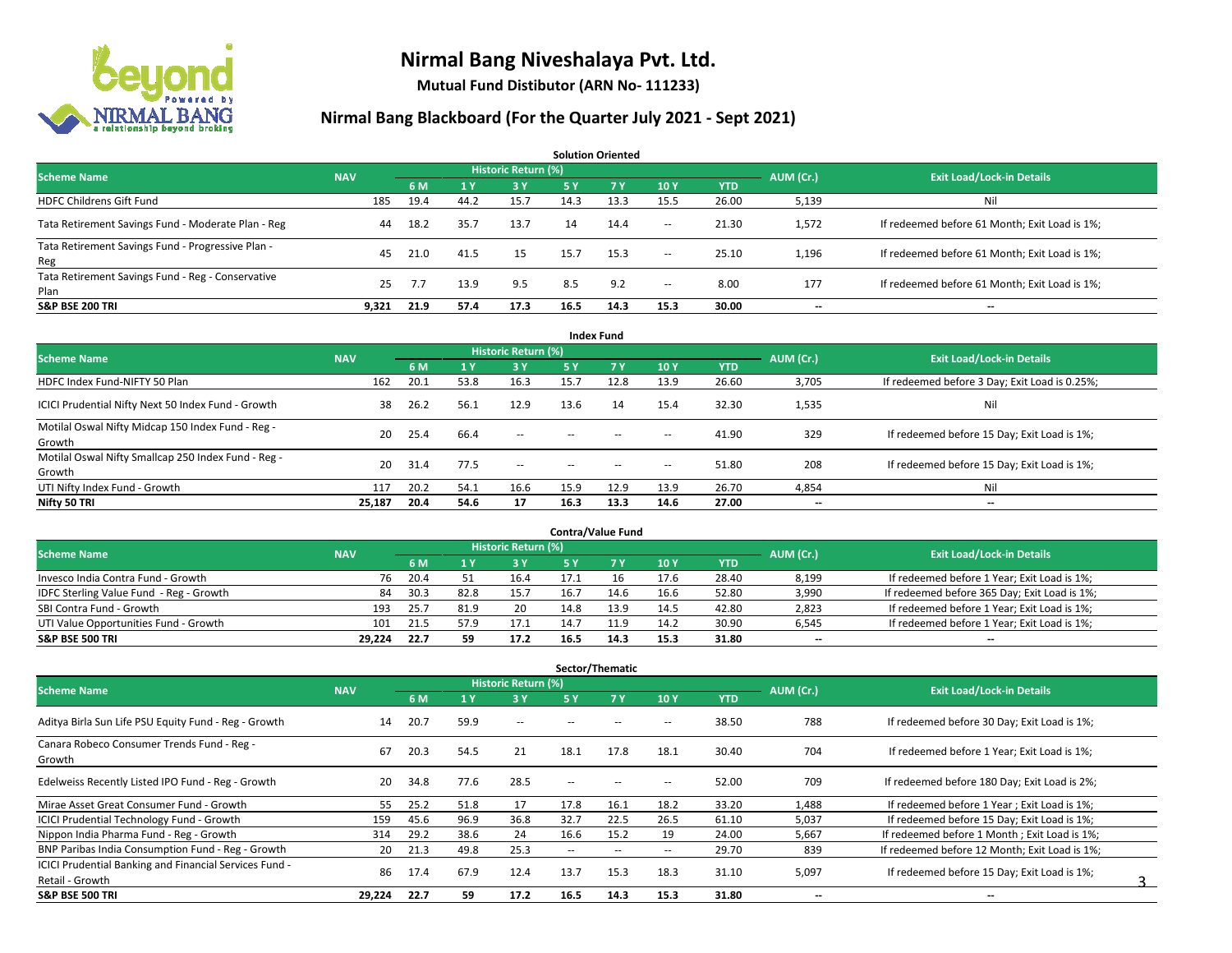

**Mutual Fund Distibutor (ARN No- 111233)**

### **Nirmal Bang Blackboard (For the Quarter July 2021 - Sept 2021)**

**Dynamic Asset Allocation Funds**

| <b>Scheme Name</b>                                         | <b>NAV</b> |      |      | Historic Return (%) |                          |           |       |            |           | <b>Exit Load/Lock-in Details</b>              |
|------------------------------------------------------------|------------|------|------|---------------------|--------------------------|-----------|-------|------------|-----------|-----------------------------------------------|
|                                                            |            | 6 M  |      | <b>3Y</b>           | 5 Y                      | <b>7Y</b> | 10Y   | <b>YTD</b> | AUM (Cr.) |                                               |
| ICICI Prudential Balanced Advantage Fund - Reg -<br>Growth | 48         | 9.1  | 26   | 12.3                | 10.8                     | 10.8      | 13.3  | 13.50      | 34,687    | If redeemed before 1 Year; Exit Load is 1%;   |
| Nippon India Balanced Advantage Fund - Reg -<br>Growth     | 122        | 11.5 | 28.5 | 11.5                | 11.2                     | 10.3      | 13.2  | 16.20      | 4,331     | If redeemed before 12 Month; Exit Load is 1%; |
| Tata Balanced Advantage Fund - Reg - Growth                | 15         | 10.9 | 27.3 | $\sim$              | $\overline{\phantom{a}}$ | $- -$     | $\!-$ | 16.00      | 3,342     | If redeemed before 365 Day; Exit Load is 1%;  |
| Edelweiss Balanced Advantage Fund - Growth                 | 36         | 14.2 | 33.9 | 15.1                | 13.3                     |           | 12.2  | 18.90      | 5,304     | If redeemed before 365 Day; Exit Load is 1%;  |
| Kotak Balanced Advantage Fund - Reg - Growth               | 14         | 9.8  | 21.9 | 12.9                | $\sim$ $\sim$            | $- -$     | $\!-$ | 12.80      | 10,688    | If redeemed before 1 Year; Exit Load is 1%;   |
| NIFTY 50 Hybrid Composite Debt 65:35 Index                 | 14,627     | 14.9 | 36.2 | 15.5                | 13.9                     | 12.3      | 12.9  | 18.40      | --        | --                                            |

| <b>Hybrid Aggressive</b>                        |            |      |      |                     |      |        |                          |            |           |                                               |  |  |  |
|-------------------------------------------------|------------|------|------|---------------------|------|--------|--------------------------|------------|-----------|-----------------------------------------------|--|--|--|
| <b>Scheme Name</b>                              | <b>NAV</b> |      |      | Historic Return (%) |      |        |                          |            | AUM (Cr.) | <b>Exit Load/Lock-in Details</b>              |  |  |  |
|                                                 |            | 6 M  |      | 3 Y                 |      |        | 10Y                      | <b>YTD</b> |           |                                               |  |  |  |
| Canara Robeco Equity Hybrid Fund - Growth       | 248        | 17.9 | 40.9 | 17.6                | 14.7 |        | 15.2                     | 23.30      | 6,493     | If redeemed before 1 Year; Exit Load is 1%;   |  |  |  |
| DSP Equity & Bond Fund - Growth                 | 240        | 18.7 | 46.2 | 17.5                |      |        | 14.2                     | 25.00      | 7,516     | If redeemed before 12 Month; Exit Load is 1%; |  |  |  |
| SBI Equity Hybrid Fund - Growth                 | 203        | 17.8 | 43.5 | 16.3                |      | 13.6   | 16                       | 23.70      | 45,748    | If redeemed before 12 Month; Exit Load is 1%; |  |  |  |
| Mirae Asset Hybrid - Equity Fund - Reg - Growth | 22.        | 17.5 | 42.1 | 15.9                | 14.7 | $\sim$ | $\overline{\phantom{a}}$ | 24.10      | 5,950     | If redeemed before 1 Year; Exit Load is 1%;   |  |  |  |
| NIFTY 50 Hybrid Composite Debt 65:35 Index      | 14.627     | 14.9 | 36.2 | 15.5                | 13.9 | 12.3   | 12.9                     | 18.40      | $- -$     | $\overline{\phantom{a}}$                      |  |  |  |

| <b>Multi-Asset Allocation Funds</b><br><b>Historic Return (%)</b> |            |      |      |        |      |        |        |            |                          |                                               |  |  |  |  |
|-------------------------------------------------------------------|------------|------|------|--------|------|--------|--------|------------|--------------------------|-----------------------------------------------|--|--|--|--|
| <b>Scheme Name</b>                                                | <b>NAV</b> | 6 M  |      | 73 Y   | 5 Y  |        | 10Y    | <b>YTD</b> | AUM (Cr.)                | <b>Exit Load/Lock-in Details</b>              |  |  |  |  |
| HDFC Multi - Asset Fund - Growth                                  | 47         | 14.7 | 30.2 | 13.8   |      | 10.3   | 10.7   | 15.90      | 1,088                    | If redeemed before 12 Month; Exit Load is 1%; |  |  |  |  |
| Nippon India Multi Asset Fund - Reg - Growth                      | 13         | 14.4 | 30.4 | $\sim$ | $-$  | $- -$  | $\sim$ | 16.80      | 1,182                    | If redeemed before 1 Year; Exit Load is 1%;   |  |  |  |  |
| Tata Multi Asset Opportunities Fund - Reg - Growth                | 15         | 14.7 | 37.1 | $-$    | $-$  | $\sim$ | -      | 20.70      | 987                      | If redeemed before 365 Day; Exit Load is 1%;  |  |  |  |  |
| NIFTY 50 Hybrid Composite Debt 65:35 Index                        | 14.627     | 14.9 | 36.2 | 15.5   | 13.9 | 12.3   | 12.9   | 18.40      | $\overline{\phantom{a}}$ | --                                            |  |  |  |  |

| Gold                                          |            |     |         |                            |     |     |        |            |           |                                                                  |  |  |  |  |
|-----------------------------------------------|------------|-----|---------|----------------------------|-----|-----|--------|------------|-----------|------------------------------------------------------------------|--|--|--|--|
| <b>Scheme Name</b>                            | <b>NAV</b> |     |         | <b>Historic Return (%)</b> |     |     |        |            | AUM (Cr.) | <b>Exit Load/Lock-in Details</b>                                 |  |  |  |  |
|                                               |            | 6 M |         | <b>3 Y</b>                 | 5 Y |     | 10Y    | <b>YTD</b> |           |                                                                  |  |  |  |  |
| HDFC Gold Fund - Growth                       |            |     |         | 13.2                       |     | 6.4 |        | $-8.30$    |           | If redeemed before 6 Months; Exit Load is 2%; If redeemed bet. 6 |  |  |  |  |
|                                               | 15         | 2.6 |         |                            |     |     | $\sim$ |            | 1,229     | Months to 12 Months; Exit Load is 1%;                            |  |  |  |  |
| Kotak Gold Fund - Reg - Growth                | 19         | 2.9 | -115    | 14.2                       |     | 6.8 | 3.9    | $-7.60$    | 1,019     | If redeemed before 1 Year; Exit Load is 1%;                      |  |  |  |  |
| Nippon India Gold Savings Fund - Reg - Growth | 19         | 2.5 | $-10.9$ | 13.3                       |     | 6.3 | 3.7    | $-8.40$    | 1,391     | If redeemed before 15 Day; Exit Load is 1%;                      |  |  |  |  |
| <b>Prices of Gold</b>                         | 46.178     | 3.2 | $-10.3$ | 14.7                       | 8.3 |     | 5.4    | -7.70      | $- -$     | $\overline{\phantom{a}}$                                         |  |  |  |  |

| <b>Arbitrage Fund</b>                      |            |    |     |     |                     |    |     |       |            |           |                                                 |  |  |
|--------------------------------------------|------------|----|-----|-----|---------------------|----|-----|-------|------------|-----------|-------------------------------------------------|--|--|
| <b>Scheme Name</b>                         | <b>NAV</b> |    |     |     | Historic Return (%) |    |     |       |            | AUM (Cr.) | <b>Exit Load/Lock-in Details</b>                |  |  |
|                                            |            |    | 1 M | 3 M | 6 M                 |    |     | 3 Y   | <b>YTD</b> |           |                                                 |  |  |
| IDFC Arbitrage Fund - Reg - Growth         |            | 26 |     | 5.4 | 4.2                 |    | 3.9 | 4.9   | 3.70       | 6,704     | If redeemed before 1 Month; Exit Load is 0.25%; |  |  |
| Kotak Equity Arbitrage Fund - Reg - Growth |            | 30 |     |     | 4.5                 |    | -4. |       | 4.10       | 25,746    | If redeemed before 30 Day; Exit Load is 0.25%;  |  |  |
| Tata Arbitrage Fund - Reg - Growth         |            | 12 | 3.2 |     | 4.8                 | Λ. |     | $- -$ | 4.20       | 11,990    | If redeemed before 30 Day; Exit Load is 0.25%;  |  |  |
| Nippon India Arbitrage Fund - Reg - Growth |            |    |     | 3.h | 4.4                 |    |     |       | 3.90       | 12.972    | If redeemed before 1 Month; Exit Load is 0.25%; |  |  |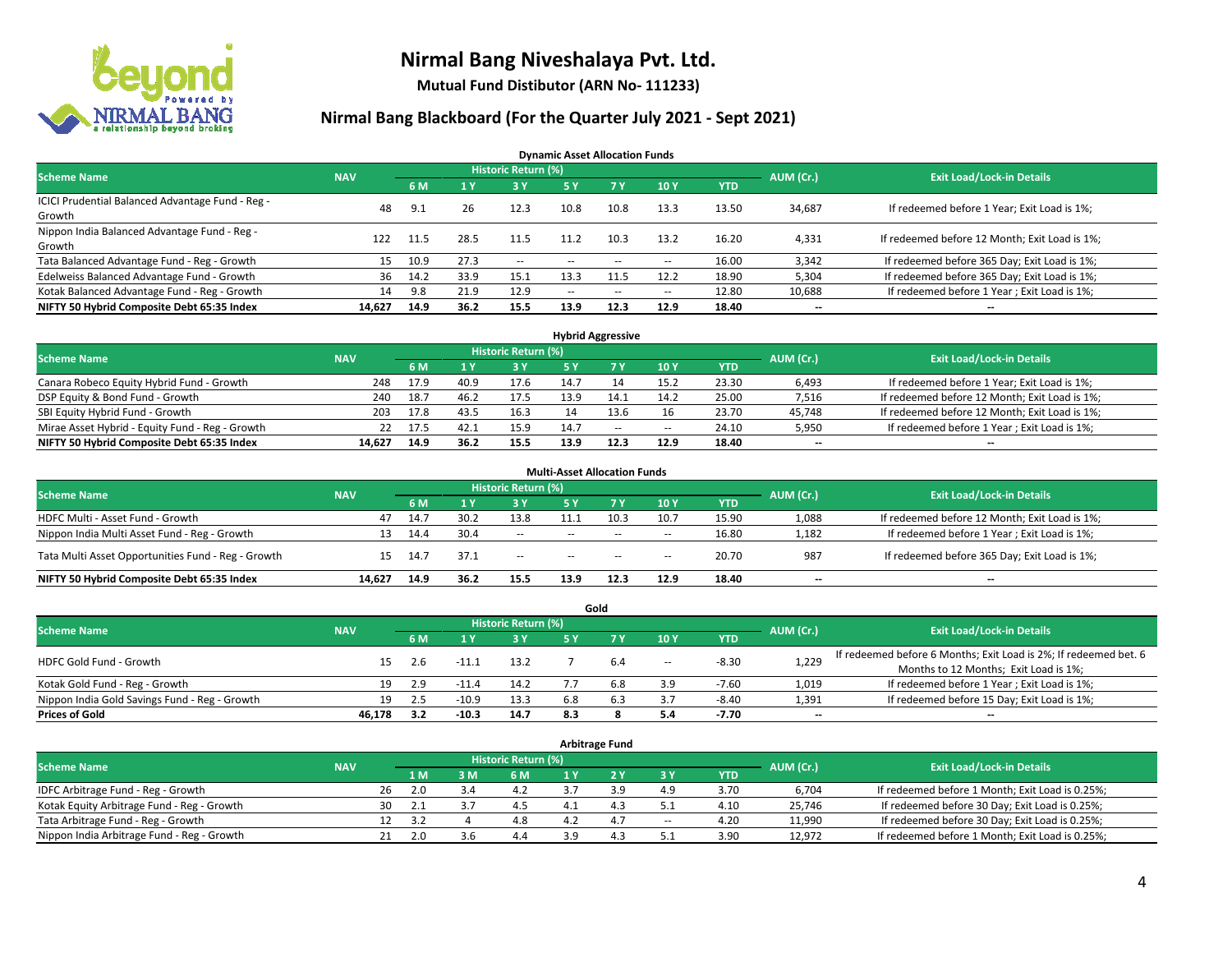

**Mutual Fund Distibutor (ARN No- 111233)**

| <b>Overnight Fund</b>                               |                          |     |     |                            |     |     |            |                 |           |                                  |  |  |  |  |
|-----------------------------------------------------|--------------------------|-----|-----|----------------------------|-----|-----|------------|-----------------|-----------|----------------------------------|--|--|--|--|
| <b>Scheme Name</b>                                  | <b>NAV</b>               |     |     | <b>Historic Return (%)</b> |     |     | <b>YTM</b> | Avg             | AUM (Cr.) | <b>Exit Load/Lock-in Details</b> |  |  |  |  |
|                                                     |                          | 1W  | 2 W | 1 <sub>M</sub>             | 3M  | 1Y  |            | <b>Maturity</b> |           |                                  |  |  |  |  |
| Aditya Birla Sun Life Overnight Fund - Reg - Growth | 1.125                    | 3.0 | 2.9 | 2.9                        |     |     | 3.15       | 0               | 9,323     | Nil                              |  |  |  |  |
| IDFC Overnight Fund - Reg - Growth                  | 1,110                    | 3.0 | 2.9 | 2.9                        |     |     | 3.11       | 0.00            | 2,066     | Nil                              |  |  |  |  |
| Tata Overnight Fund - Reg - Growth                  | 1,099                    | 3.0 |     | 2.9                        |     |     | 3.15       | 0.00            | 1,195     | Nil                              |  |  |  |  |
| Nippon India Overnight Fund - Reg - Growth          | 112                      | 3.0 |     | 2.9                        |     |     | 3.09       | 0.00            | 7,804     | Nil                              |  |  |  |  |
| <b>CRISIL Liquid Fund Index</b>                     | $\overline{\phantom{a}}$ | 3.4 | 3.3 | 3.5                        | 3.6 | 3.6 | $- -$      | $- -$           | $- -$     | $\overline{\phantom{a}}$         |  |  |  |  |

| <b>Liquid Funds</b>                              |            |     |     |                     |     |     |                          |                          |           |                                  |  |  |  |
|--------------------------------------------------|------------|-----|-----|---------------------|-----|-----|--------------------------|--------------------------|-----------|----------------------------------|--|--|--|
| <b>Scheme Name</b>                               | <b>NAV</b> |     |     | Historic Return (%) |     |     | <b>YTM</b>               | Avg                      | AUM (Cr.) | <b>Exit Load/Lock-in Details</b> |  |  |  |
|                                                  |            | 1W  | 2 W | 1 M                 | 3 M |     |                          | <b>Maturity</b>          |           |                                  |  |  |  |
| Aditya Birla Sun Life Liquid Fund - Reg - Growth | 334        | 3.0 |     |                     |     |     | 3.35                     | 0.11                     | 32.671    | *Ref Footnote                    |  |  |  |
| ICICI Prudential Liquid Fund - Reg - Growth      | 308        | 3.0 | 2.9 | 3.1                 |     |     | 3.29                     | 0.11                     | 41,512    | *Ref Footnote                    |  |  |  |
| Kotak Liquid Fund - Reg - Growth                 | 4,203      | 2.9 | 2.9 | 3.1                 |     |     | 3.27                     | 0.11                     | 33,195    | *Ref Footnote                    |  |  |  |
| Nippon India Liquid Fund - Reg - Growth          | 5,072      | 3.0 | 2.9 | 3.1                 |     |     | 3.26                     | 0.10                     | 24,716    | *Ref Footnote                    |  |  |  |
| Mahindra Manulife Liquid Fund - Reg - Growth     | 1.350      | 3.0 |     | 3.2                 |     |     | 3.32                     | 0.06                     | 1,760     | *Ref Footnote                    |  |  |  |
| <b>CRISIL Liquid Fund Index</b>                  | $- -$      | 3.4 | 3.3 | 3.5                 | 3.6 | 3.6 | $\overline{\phantom{a}}$ | $\overline{\phantom{a}}$ | $- -$     | $\overline{\phantom{a}}$         |  |  |  |

| <b>Ultra Short Fund</b>                           |            |      |      |                            |     |              |                          |                          |           |                                  |  |  |  |
|---------------------------------------------------|------------|------|------|----------------------------|-----|--------------|--------------------------|--------------------------|-----------|----------------------------------|--|--|--|
| <b>Scheme Name</b>                                | <b>NAV</b> |      |      | <b>Historic Return (%)</b> |     |              | <b>YTM</b>               | Avg                      | AUM (Cr.) | <b>Exit Load/Lock-in Details</b> |  |  |  |
|                                                   |            | 1 M  | 3 M  | 6 M                        | 1 Y | $\sqrt{3}$ Y |                          | <b>Maturity</b>          |           |                                  |  |  |  |
| HDFC Ultra Short Term Fund - Reg - Growth         | 12.        | -3.5 |      |                            |     | $- -$        | 3.7                      | 0.42                     | 17,843    | Nil                              |  |  |  |
| ICICI Prudential Ultra Short Term Fund - Growth   | 22         | 4.2  | -4.1 | 4.4                        | 4.5 | 6.8          | 4.29                     | 0.40                     | 10,652    | Nil                              |  |  |  |
| UTI Ultra Short Term Fund - Growth                | 3,310      | -3.3 | 3.5  | 3.5                        | 3.8 | 4.4          | 3.81                     | 0.47                     | 2,180     | Nil                              |  |  |  |
| Aditya Birla Sun Life Savings Fund - Reg - Growth | 431        | 4.0  | 4.4  | 4.7                        | 4.5 |              | 4.06                     | 0.51                     | 18,973    | Nil                              |  |  |  |
| <b>NIFTY Ultra Short Duration Debt Index</b>      | 4.340      | 4.3  | 4.2  | 4.2                        |     | 6.3          | $\overline{\phantom{a}}$ | $\overline{\phantom{a}}$ | --        | $-$                              |  |  |  |

| <b>Money Market Fund</b>                         |                          |     |     |                     |     |            |                          |                          |                          |                                               |  |  |  |  |
|--------------------------------------------------|--------------------------|-----|-----|---------------------|-----|------------|--------------------------|--------------------------|--------------------------|-----------------------------------------------|--|--|--|--|
| <b>Scheme Name</b>                               | <b>NAV</b>               |     |     | Historic Return (%) |     |            | <b>YTM</b>               | Avg                      | AUM (Cr.)                | <b>Exit Load/Lock-in Details</b>              |  |  |  |  |
|                                                  |                          | 4 M | 3M  | 6 M                 | 1 Y | <b>73Y</b> |                          | <b>Maturity</b>          |                          |                                               |  |  |  |  |
| Aditya Birla Sun Life Money Manager Fund - Reg - | 290                      | 3.9 | 4.1 | 4.2                 | 4.1 | 6.7        | 3.67                     | 0.32                     | 16,634                   | Nil                                           |  |  |  |  |
| Growth                                           |                          |     |     |                     |     |            |                          |                          |                          |                                               |  |  |  |  |
| SBI Savings Fund - Growth                        | 33                       | 3.4 | 3.6 | 3.6                 | 3.b |            | 3.64                     | 0.31                     | 25,620                   | If redeemed before 3 Days; Exit Load is 0.1%; |  |  |  |  |
| HDFC Money Market Fund - Growth                  | 4,500                    | 3.8 |     | 4.2                 | 3.9 | 6.6        | 3.62                     | 0.33                     | 15,730                   | Nil                                           |  |  |  |  |
| Nippon India Money Market Fund - Reg - Growth    | 3,253                    | 3.7 |     |                     |     | 6.5        | 3.52                     | 0.30                     | 9,665                    | Ni                                            |  |  |  |  |
| Tata Money Market Fund - Reg - Growth            | 3.710                    | 3.8 | 4.2 | 4.4                 | 4.1 | 4.1        | 3.68                     | 0.40                     | 7,139                    | Ni                                            |  |  |  |  |
| <b>CRISIL Liquid Fund Index</b>                  | $\overline{\phantom{a}}$ | 3.5 | 3.6 | 3.6                 | 3.6 | 5.4        | $\overline{\phantom{a}}$ | $\overline{\phantom{a}}$ | $\overline{\phantom{a}}$ | $- -$                                         |  |  |  |  |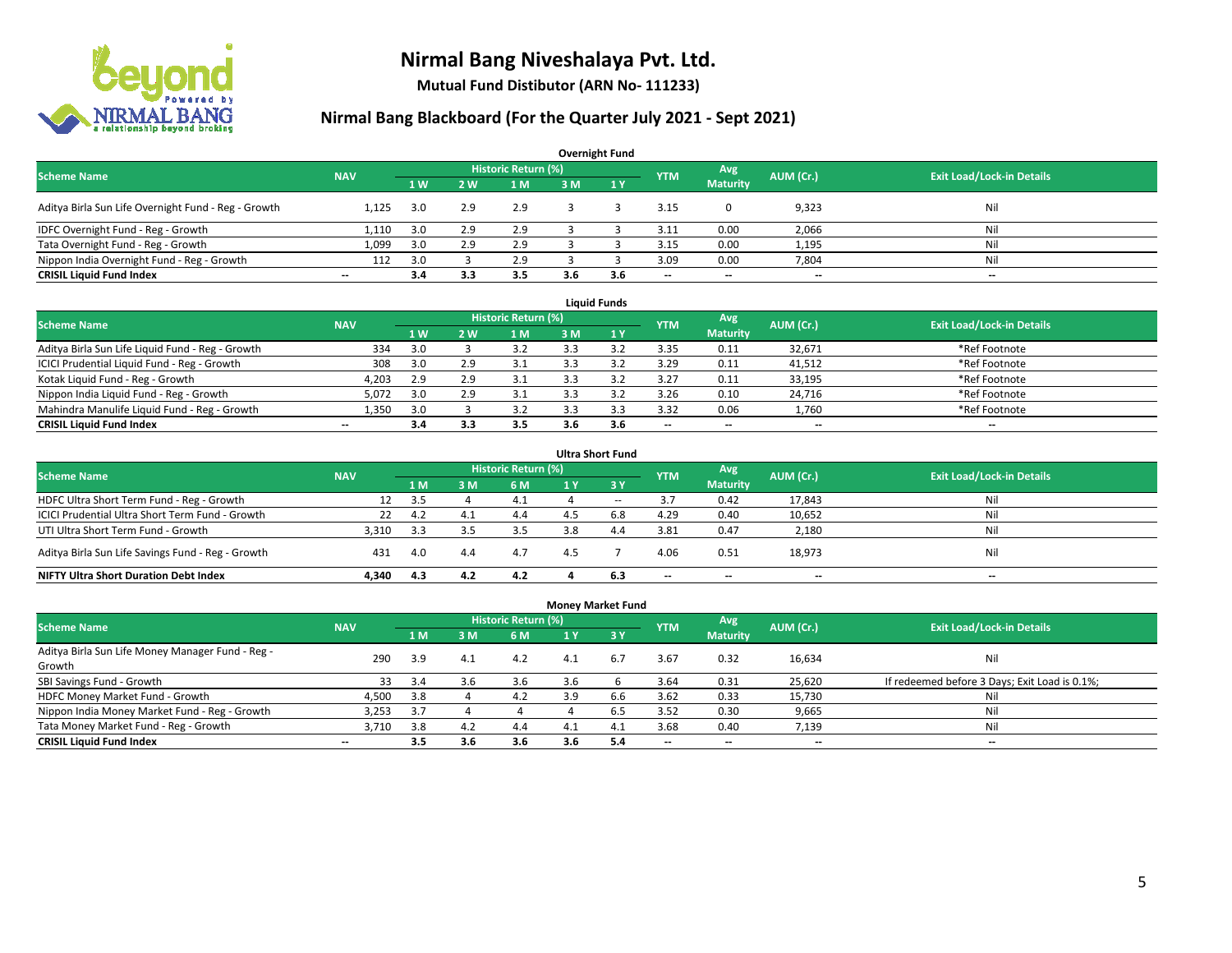

**Mutual Fund Distibutor (ARN No- 111233)**

| <b>Short Term Fund</b>                           |            |    |      |     |                     |  |     |            |                 |           |                                  |  |  |  |
|--------------------------------------------------|------------|----|------|-----|---------------------|--|-----|------------|-----------------|-----------|----------------------------------|--|--|--|
| <b>Scheme Name</b>                               | <b>NAV</b> |    |      |     | Historic Return (%) |  |     | <b>YTM</b> | Avg             | AUM (Cr.) | <b>Exit Load/Lock-in Details</b> |  |  |  |
|                                                  |            |    | 1 M  | 3 M | 6 M                 |  |     |            | <b>Maturity</b> |           |                                  |  |  |  |
| HDFC Short Term Debt Fund - Growth               |            | 25 |      |     | 7.6                 |  | 8.9 | 4.95       | 2.89            | 19.011    | Nil                              |  |  |  |
| Nippon India Short Term Fund - Reg - Growth      |            | 42 | -6.6 |     | 8.1                 |  | 8.4 | 4.98       | 2.41            | 10.189    | Nil                              |  |  |  |
| <b>ICICI Prudential Short Term Fund - Growth</b> |            | 47 | 8.8  |     |                     |  |     | 5.25       | 4.13            | 20,850    | Nil                              |  |  |  |

| <b>Low Duration Fund</b>                          |            |     |     |                     |     |     |            |                 |           |                                  |  |  |  |
|---------------------------------------------------|------------|-----|-----|---------------------|-----|-----|------------|-----------------|-----------|----------------------------------|--|--|--|
| <b>Scheme Name</b>                                | <b>NAV</b> |     |     | Historic Return (%) |     |     | <b>YTM</b> | Avg             | AUM (Cr.) | <b>Exit Load/Lock-in Details</b> |  |  |  |
|                                                   |            | 1 M | 3 M | 6 M                 |     | 3Y  |            | <b>Maturity</b> |           |                                  |  |  |  |
| HDFC Low Duration Fund - Growth                   | 46         | 5.1 |     | 5.4                 | 5.2 |     | 4.39       | 2.16            | 25,628    | Nil                              |  |  |  |
| ICICI Prudential Savings Fund - Reg - Growth      | 427        | 6.1 | 6.2 | 6.1                 | 5.6 | 7.6 | 4.48       | 4.02            | 34,969    | Nil                              |  |  |  |
| Nippon India Low Duration Fund - Reg - Growth     | 2,989      | 3.8 | 4.5 | 5.4                 |     | 6.7 | 4.34       | 0.79            | 9,778     | Nil                              |  |  |  |
| Mirae Asset Savings Fund - Regular Savings Plan - | 1.814      |     | 3.9 | 4.1                 | 3.8 |     | 3.91       | 0.78            |           | Nil                              |  |  |  |
| Growth                                            |            | 3.3 |     |                     |     |     |            |                 | 1,079     |                                  |  |  |  |
| Kotak Low Duration Fund - Std - Growth            | 2,686      | 5.0 | 4.  | 5.2                 | 4.5 |     | 4.58       | 2.22            | 12,464    | Nil                              |  |  |  |

| <b>Banking &amp; PSU Bond Funds</b>                 |            |    |      |     |                     |  |       |            |                 |           |                                  |  |  |  |
|-----------------------------------------------------|------------|----|------|-----|---------------------|--|-------|------------|-----------------|-----------|----------------------------------|--|--|--|
| <b>Scheme Name</b>                                  | <b>NAV</b> |    |      |     | Historic Return (%) |  |       | <b>YTM</b> | Avg             | AUM (Cr.) | <b>Exit Load/Lock-in Details</b> |  |  |  |
|                                                     |            |    | 4 M. | ያ M | 6 M                 |  |       |            | <b>Maturity</b> |           |                                  |  |  |  |
| HDFC Banking and PSU Debt Fund - Reg - Growth       |            | 18 | 9.2  |     | 7.6                 |  |       | 5.31       | 3.81            | 9,736     | Nil                              |  |  |  |
| Tata Banking & PSU Debt Fund - Reg - Growth         |            |    |      |     |                     |  | $- -$ | 5.00       | 3.11            | 396       | Nil                              |  |  |  |
| Kotak Banking and PSU Debt Fund - Reg - Growth      |            |    | 11.8 |     | 8.6                 |  |       | 5.63       | 5.51            | 9,819     | Nil                              |  |  |  |
| Nippon India Banking & PSU Debt Fund - Reg - Growth |            |    | 7.6  |     | 7.9                 |  |       | 4.93       | 3.49            | 6.785     | Nil                              |  |  |  |

| <b>Corporate Bond Funds</b>                         |            |      |     |                     |     |      |            |                 |           |                                  |  |
|-----------------------------------------------------|------------|------|-----|---------------------|-----|------|------------|-----------------|-----------|----------------------------------|--|
| <b>Scheme Name</b>                                  | <b>NAV</b> |      |     | Historic Return (%) |     |      | <b>YTM</b> | Avg             | AUM (Cr.) | <b>Exit Load/Lock-in Details</b> |  |
|                                                     |            | 1 M  | з м | 6 M                 |     | -3 Y |            | <b>Maturity</b> |           |                                  |  |
| ICICI Prudential Corporate Bond Fund - Reg - Growth | 23         | 10.5 | 6.4 | 7.1                 |     | 8.8  | 4.97       | 5.57            | 20,383    | Nil                              |  |
| IDFC Corporate Bond Fund - Reg - Growth             | 16         | 7.0  |     | 8.2                 | 6.4 | 8.7  | 4.85       | 2.56            | 21,013    | Nil                              |  |
| HDFC Corporate Bond Fund - Growth                   | 26         | 9.9  |     | 8.6                 | 6.4 |      | 5.09       | 3.91            | 27,568    | Nil                              |  |
| Kotak Corporate Bond Fund - Std - Growth            | 2.985      | 7.5  |     | 7.6                 |     |      |            | 3.29            | 10,336    | Nil                              |  |
| Axis Corporate Debt Fund - Reg - Growth             | 14         | -6.4 |     | 6.8                 | 5.8 | 7.8  | 4.84       | 2.76            | 5,425     | Nil                              |  |

|                                            |            |                            |      |     |      |      | <b>Credit Risk Fund</b> |            |                 |           |                                                                       |
|--------------------------------------------|------------|----------------------------|------|-----|------|------|-------------------------|------------|-----------------|-----------|-----------------------------------------------------------------------|
| <b>Scheme Name</b>                         | <b>NAV</b> | <b>Historic Return (%)</b> |      |     |      |      |                         | <b>YTM</b> | Avg             | AUM (Cr.) | <b>Exit Load/Lock-in Details</b>                                      |
|                                            |            |                            | 1 M  | 3 M | 6 M  | 1 Y  | $-3V$                   |            | <b>Maturity</b> |           |                                                                       |
| ICICI Prudential Credit Risk Fund - Growth |            | 25                         | 8.3  | b.b | 8.9  | 8.2  | 8.9                     | 7.05       | 2.73            | 7,926     | If redeemed before 1 Year; Exit Load is 1%;                           |
| HDFC Credit Risk Debt Fund - Reg - Growth  |            | 19                         | 10.0 | 8.4 | 10.3 | 10.3 | 9.4                     | 6.67       | 2.95            | 8,311     | If redeemed before 12 Month; Exit Load is 1%; If redeemed bet. 12     |
|                                            |            |                            |      |     |      |      |                         |            |                 |           | Month to 18 Month; Exit Load is 0.5%;                                 |
|                                            |            |                            |      |     |      |      |                         |            |                 |           | If redeemed before 12 Month; Exit Load is 3%; If redeemed bet. 12     |
| SBI Credit Risk Fund - Growth              |            | 36                         | -8.1 |     | 8.1  |      |                         | 6.19       | 2.36            |           | 3,440 Month to 24 Month; Exit Load is 1.5%; If redeemed bet. 24 Month |
|                                            |            |                            |      |     |      |      |                         |            |                 |           | to 36 Month; Exit Load is 0.75%;                                      |